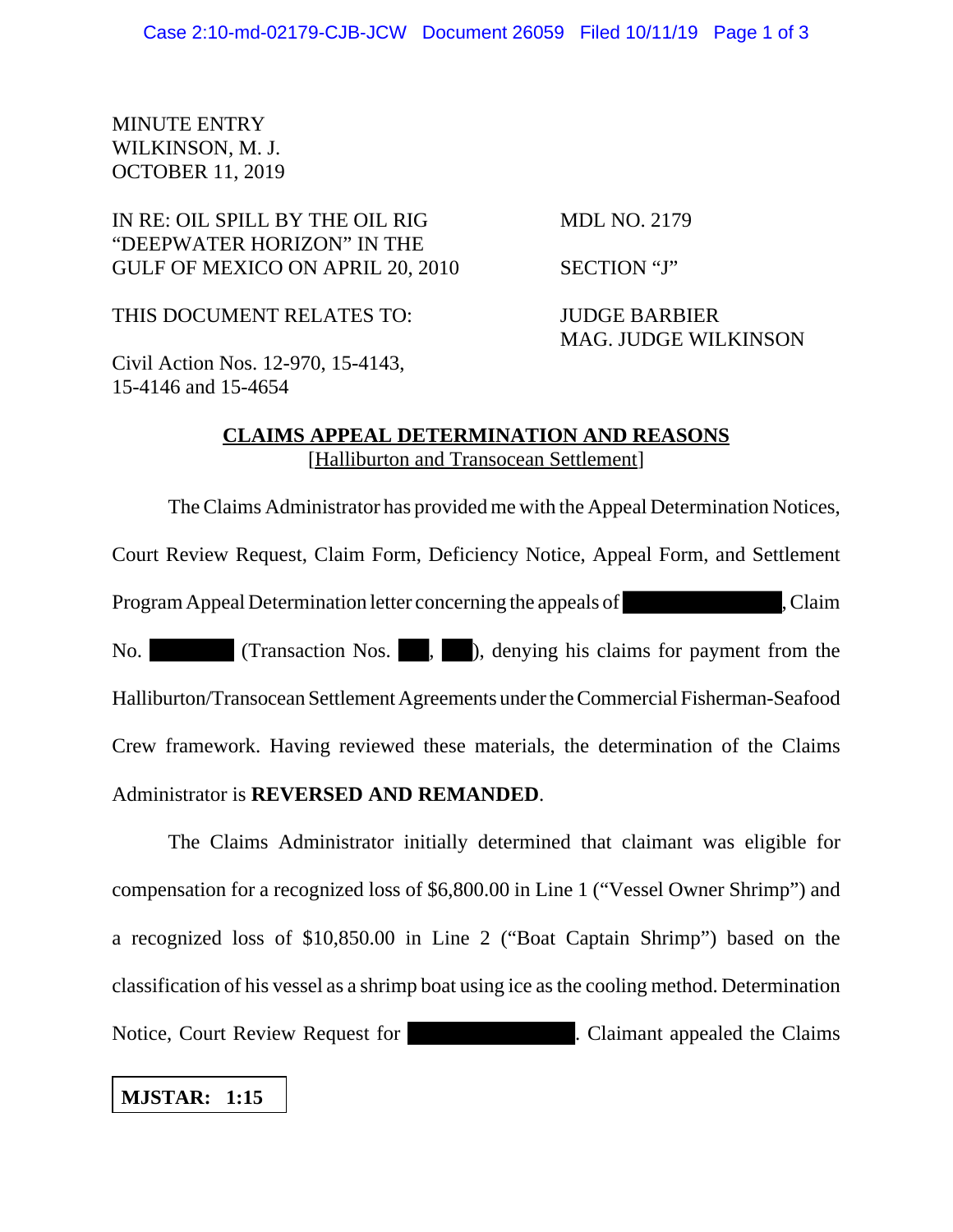#### Case 2:10-md-02179-CJB-JCW Document 26059 Filed 10/11/19 Page 2 of 3

Administrator's determination, arguing that his vessel ("
">
") was a freezer boat and he was eligible for higher compensation. Appeal Form for The Claims Administrator denied claimant's appeal, finding that "there [was] no documentation submitted substantiating that a freezer was used in cooling." Appeal Determination Notices for . In his Court Review Request, claimant reiterates his argument that was a freezer boat and therefore he is eligible for higher levels of compensation. Court Review Request for . In support of that argument, claimant attaches a signed letter in which he states that "

 is a 65.6 [foot] freezer boat and my claim should be valued as such. . . . The only proof of my boat being a freezer boat is the photo of the boat I found in my files from when I had the boat. I have attached the document as Exhibit A." See Court Review Request for . He attached the photo, appropriately labeled Exhibit A, which clearly depicts a large freezer on board a vessel. See Court Review Request for

, Exhibit A.

Claimant has also signed Section III of the standard form, which provides:

I certify and declare under penalty of perjury pursuant to 28 U.S.C. [§] 1746 that all the information I have provided in this Court Review Request, including separate statements I have attached, is true and accurate to the best of my knowledge, and that documents submitted in support of this Court Review Request and the information contained therein is true, accurate, and complete to the best of my knowledge, and I understand that false statements or claims made in connection with this Court Review Request may result in denial of my claim, fines, imprisonment, and/or any other remedy available by law to the Federal Government, and that suspicious claims will be forwarded to federal, state, and local law enforcement agencies for possible investigation and prosecution.